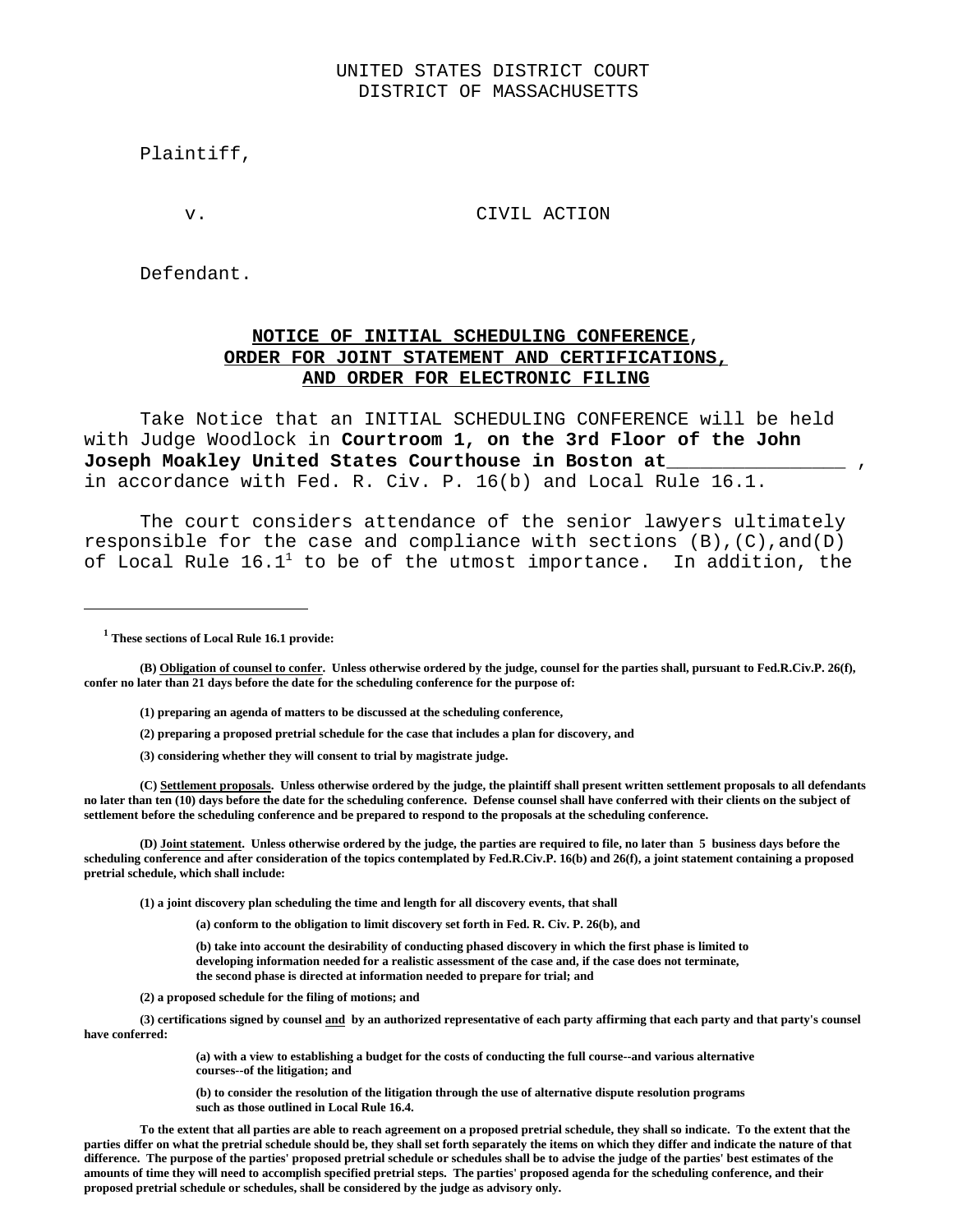attention of counsel is directed to the attached Standing Order for this session regarding Courtroom Opportunities for Relatively Inexperienced Attorneys, attached to this notice.

Counsel may be given a continuance only if actually engaged on trial. Failure to comply fully with this notice and with sections (B), (C), and (D) of Local Rule 16.1 may result in sanctions under Local Rule 1.3.

By no later than 2 weeks after the conference, the parties shall comply with Local Rule 26.2(A) with respect to automatic disclosure. The parties are reminded that under Local Rule 26.2(A) no party may initiate any formal discovery unless that party has complied with the requirements of Local Rule 26.2 in its entirety.

# **Counsel for the plaintiff is responsible for ensuring that all parties and/or their attorneys, who have not filed an answer or appearance with the court, are notified of the scheduling conference date.**

The parties should be prepared to address any outstanding issues or motions at the scheduling conference.

# **ORDER FOR ELECTRONIC FILING**

#### 1. Electronic Filings of Pleadings with this Court:

 It is hereby ORDERED that, unless leave is granted, upon good cause shown, to file paper documents in lieu of electronic filing via this Court's CM/ECF system, **ALL** future submissions in this case must be electronically filed. Such filings shall be made in accordance with, and subject to, the terms and conditions of electronic filing as set forth by this Court. All parties and counsel who choose to appear in this action must make arrangements to register for participation in electronic case filing, if they have not already done so.

### 2 Notices of Hearings, Rulings and Orders of this Court;

It is FURTHER ORDERED that Notices, Orders and Memoranda of the Court will only be filed and served electronically. Once a party or counsel has registered for electronic filing, it is his/her responsibility to monitor his/her e-mail to ensure receipt of electronic notices. Any changes in e-mail addresses must be reported to the Court immediately.

3. Help Information

Information and help on how to register for CM/ECF may be found at this Court's website, **www.mad.uscourts.gov**

> $By:$ Deputy Clerk

Date: